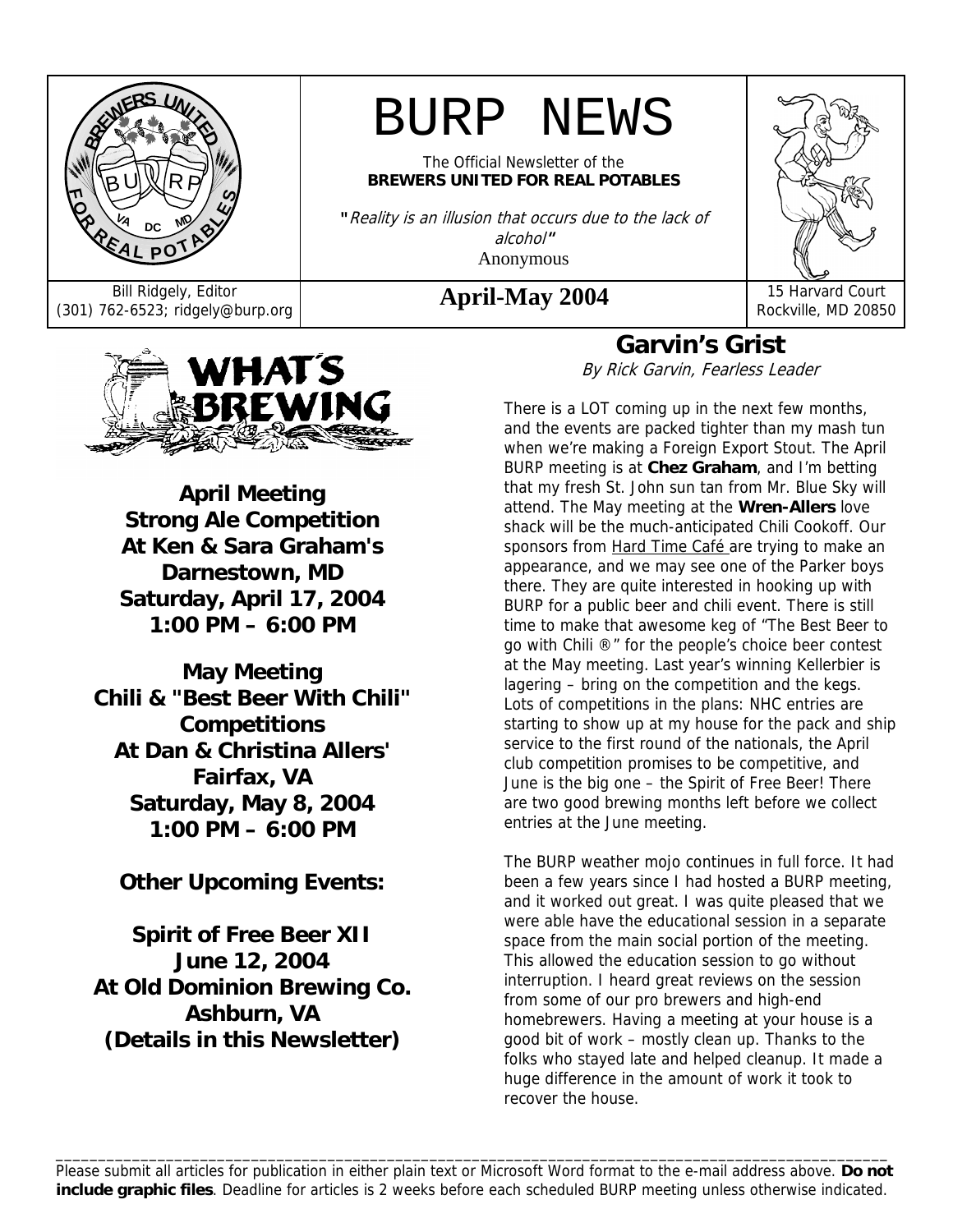We had our first Spirit of Belgium organizing meeting on March 29<sup>th</sup>. We had a great turn out, and we have a good group of people working the event. We are targeting the Martin Luther King Day weekend in 2005 January 14-16. This gives us a good head start and allows us to spread out the work nicely. We are still looking for our organizer to act as the spiritual leader with support from the executive committee. I have some nibbles on this role and expect it to be filled before the end of April. If you are interested in helping out, there is a role available for you. We have some committees that need help! The Venue, Publicity/Marketing, Sponsors, and Memorabilia committees need some performers. We are going to do a real PR campaign, so if you have any experience in this area, it would be much appreciated. The Commercial Beer, Competition, Technical Conference, Speakers, and Belgian Embassy Relations committees are coming along nicely. The Banquet and Conference Registrations committees will become priorities later in the year, but that should not hold you back from volunteering.

I'll be drinking Foreign Export Stout in a hammock in the British Virgin Islands and US Virgin Islands next week. I am going to check out the new microbrewery on Jost Van Dyke. **Bill Madden** found it on his honeymoon with the beautiful **Beth Fox**. Searching on the web, I found a testimonial from their reverse osmosis water plant engineer. Fresh beer on an island with no water and only 200 inhabitants!!

Cheers, Rick



### **12th Annual Spirit of Free Beer**

By Dave and Becky Pyle, SOFB-XII Organizers

This year's **Spirit of Free Beer** is sure to be another outstanding BURP event. The competition will be held on **Saturday, June 12th** at the Old Dominion Brewing Company in Ashburn, VA. Entries will be accepted beginning May 21<sup>st</sup> through the BURP Meeting on June  $5<sup>th</sup>$ . For another year, we will be a qualifying event for the prestigious Masters

Championship of Amateur Brewing (MCAB). All BJCP recognized styles, including meads and ciders, will be eligible for entry. See the BJCP website (http://www.bjcp.org) for the full list of style descriptions. First entry is \$6.00, and subsequent entries are \$5.00 each.

We have a terrific team working on SOFB 2004. **Bill Newman** is our Judge Coordinator this year, and he will be working closely with our Registrars **Dave Pyle** and **Mark Hogenmiller**. Our Steward Coordinator is **Christian Layke,** and our Facilities Coordinator is **Dan Fapp**. Once again, **Alison Skeel** is stepping up to the plate to bring us breakfast, and **Christian Parker** along with **Jeff Chen** are bringing us a fabulous lunch.

Our superstar **Rob Hanson** is already working hard to bring in sponsors and prizes for this year's SOFB, and so far the response has been great! We've got lots of great stuff to give away, so enter early and often -- you don't want to miss these great prizes! A partial list of the stuff we've got so far: over 150 lbs of grain and other ingredients, pounds of great hops, lots of awesome beer-wear, including hats, tees and embroidered shirts, and lots of other cool stuff, including FREE BEER from great breweries like Victory and Rogue! BURP seeks out sponsors whose products are available in our area (especially with brewers) - so be sure to support these great companies who support the **Spirit of Free Beer:**

\* Anchor Brewing Company \* Brewers Alley \* Briess Malting Company \* California Concentrate Company \* Cargill Malt - Specialty Products Group \* Deschutes Brewery \* The Flying Barrel \* Harpoon Brewery \* HopUnion USA, Inc. \* Jay's Brewing Supplies \* Koch's Koncepts \* Magic Hat Brewing Company \* Mid-Atlantic Brewing News \* The Olde Heurich Brewing Company \* ProMash \* Rock Bottom Brewery Bethesda \* Rogue Ales \* SABCO Industries \* Sweetwater Tavern \* Toledo Metal Spinning \* Victory Brewing Company \*

Complete information on SOFB-XII can be found on the BURP website at:

http://www.burp.org/events/sofb/2004/.

Good luck and Cheers, Dave & Becky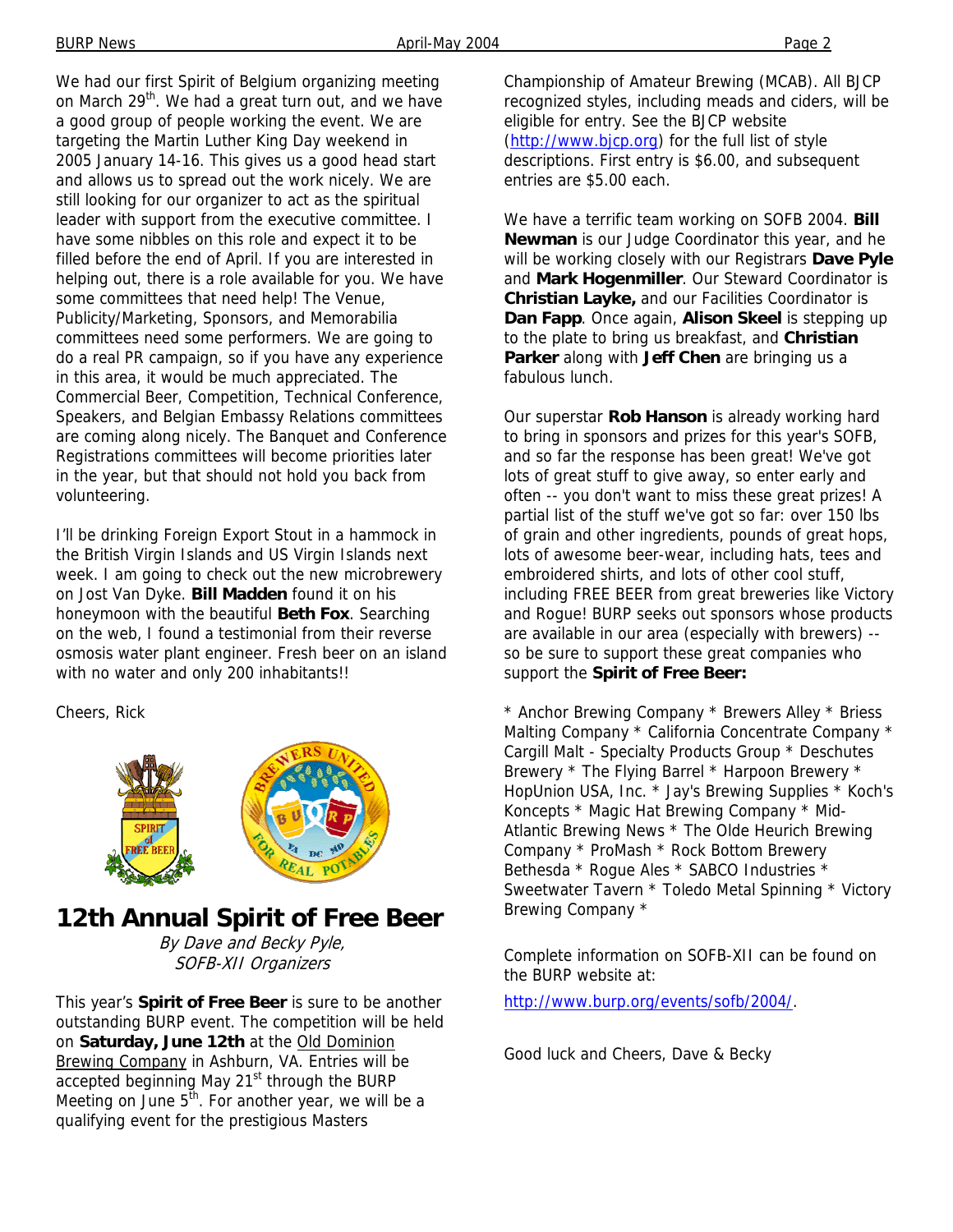#### **? ? ? ? ? ? ? ?**

### **RYDler (c/o the editor)**

Q. Which BURPer just gave up his enviable job of helping market American microbrews around the world?

**? ? ? ? ? ? ? ?** 

### **Minister of Culture Corner**

By Mel Thompson & Dave Pyle, Co-Ministers of Culture

#### **BURP Competition Update**

**This month** – Category 11 and 12 - English and Scottish Strong Ales, Barley Wines and Imperial Stouts. Search your cellars for those delicious and complex monsters that you have been saving to share with your fellow BURPers.

**May** – Beers that go with chili team-brew. Help put the fire out by brewing the ultimate beer to compliment chili concocted by illustrious BURP chefs. Winners will be picked by popular choice. Any beer style is acceptable.

**June** – Possibly the best beers in the world? Strong Belgian Ales, Category 18 - Dubbels, Tripels, Strong Golden and Strong Dark. Wow, I want to judge this one! Entrants, please bring lots of extra to share!

And, don't forget those lagers - European Pale lagers, Category 2 in **July** and the BURP North-South Challenge (or Civil War) team-brew Oktoberfest at the **September** meeting, Category 9, Maertzen and Vienna. See the March newsletter for the rules for this competition.

#### **Stout Competition Results**

**3rd** with a dry stout – **Pat and Janet Crowe**, **Tom and Colleen Cannon**

**2nd** with a sweet stout – **Dave and Becky Pyle 1st** with a foreign export stout - **Christine Lewis and Rick Garvin**

Thanks to the judges: **Bill Ridgely**, **Wendy Aaronson**, **Paul and Jamie Langlie**, **Robert Stevens**, **Ty Ming**, **Alan Hew** and **Pete Ryba**. Excellent beers and an excellent job of judging!

#### **Rules for Entering Club Competitions**

This is a reminder for those entering the BURP club competitions (not SOFB), the intent of which is to keep all entries totally anonymous to assure impartiality and fairness.

2 – 10 to 14 oz brown bottles. No other form of packaging will be accepted from this point forward. No flipper tops (Grolsch type). No PET bottles.No raised lettering or other identifiable marks on bottles. Caps must be devoid of lettering or marking, or blacked out. Maximum 2 entries per subcategory. Only one entry from the same wort.

We ask that you don't enter the same beer in multiple subcategories and that you enter the appropriate style for the category to be judged – honor system.

Thanks for your cooperation. Please volunteer to judge.

### **Reuse Those Hops!**

By The Frugal BURPer

This winter I started developing a new technique for brewing. I am trying to minimize the cost of brewing, so I figured a way to reuse my hops. Fortunately, the cold winters make this an easy job. You have to start with your first batch of beer. Let's say you make an IPA. After you are done getting the beer out of the boiling kettle, don't clean out the kettle. Let the kettle sit outside over night, and let the hops and residual wort sit and freeze. In the morning, get a hammer and break the ice/beer into pieces and put into ziplock bags and freeze for the next batch of beer.

Okay, we all have heard of hop utilization. What is really happening is that there can only be so much hop compounds in the beer. Therefore, when you get roughly 20% utilization, there is really about 80% utilization left in the hops. Don't waste this as hops are not cheap! Reuse, reuse, reuse! The reuse of hops is not difficult to figure out at all. If you use all of the hops that you have gathered from your IPA, then you get the same number of IBUs. If you use half of the amount, you get half of the IBUs. Pretty simple. You also get the added benefit of a little sugar from the last batch. Just be careful when you toss in the chunk of hops. If it is very big, don't splash yourself with hot wort - we don't need any McDonalds-like lawsuits, now do we! You should be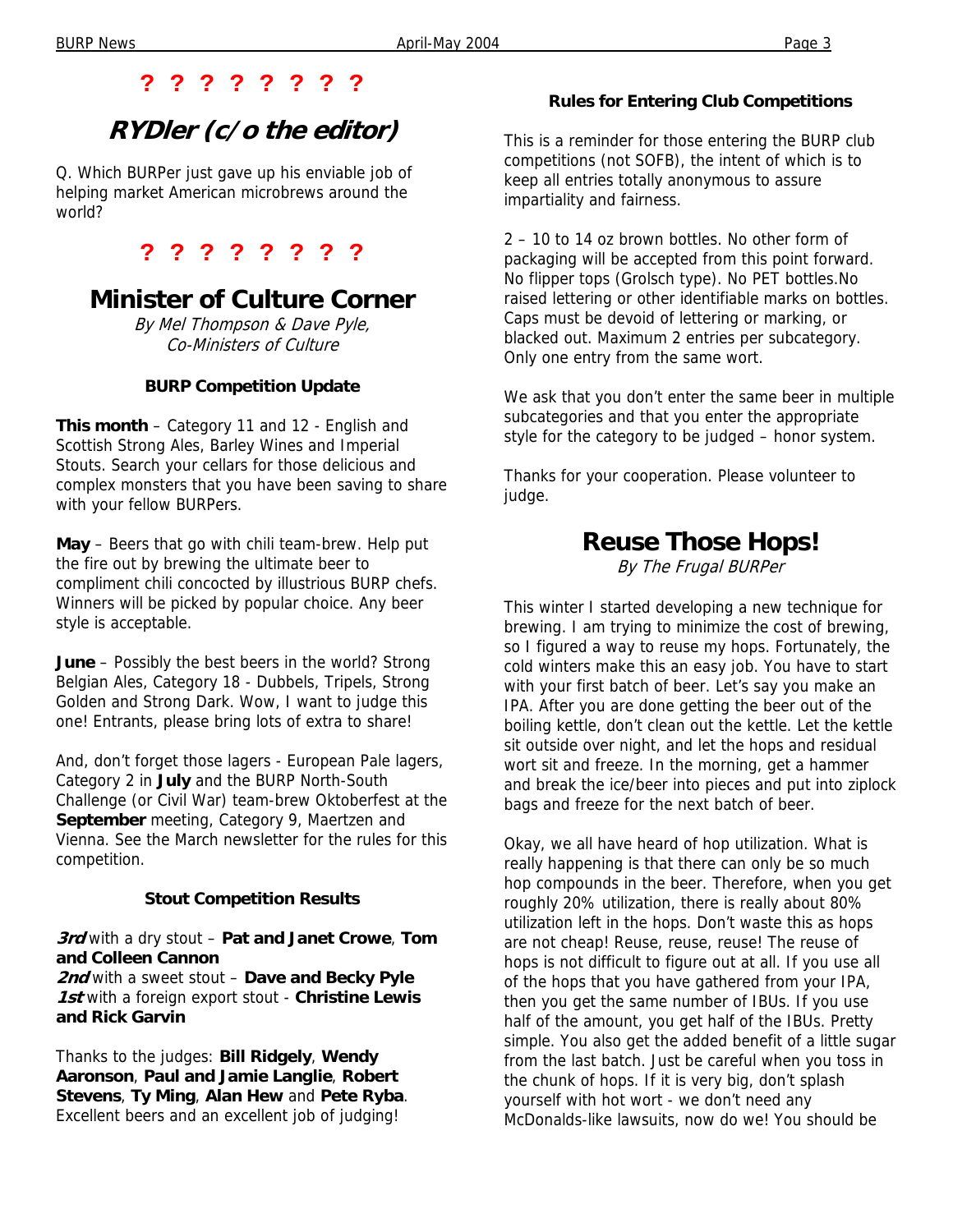able to get about 4 uses out of your hops, 3 by reuse. I wouldn't trust the last batch to get every drop of IBUs out of the hops, so just be happy getting 80% of use out of your precious hops! Enjoy, and if you have any questions, please contact me by email.

The Frugal BURPer, thefrugalburper@earthlink.net

### **BURP Enlightenment Corner**

By Wendy Aaronson, Minister of Enlightenment

Many thanks to **Christian Layke** for providing an excellent homebrew to kick-off the first "Tweeking-It" session. He provided a northern brown ale that the group thought would score higher as a dark mild. After tasting examples of brown ales and reviewing his recipe, we revised his recipe to make a winning brown ale.

April Meeting – Tweeking It: Got Beer? Do you want constructive comments on how to improve your recipe to win competitions? Then contact me because I would like to conduct another session at the April meeting. Christian will tell you that it was very valuable feedback. I need either 5-6 bottles or a growler of beer and a complete recipe, including process parameters such as mashing schedule and fermentation specifics. The brewer will remain anonymous. Any style works. I prefer beers that do not have fermentation flaws. Briefly, the session works as follows. The first part of the exercise will be to taste and describe a homebrew without any specific reference to the style; however, as part of the exercise, you will decide which style it best fits. The second part of the exercise will be to evaluate the same beer after tasting a couple of representative commercial examples. As part of the evaluation, we will discuss the recipe and provide the brewer with constructive comments to improve overall impression or to win a competition. I would like to start promptly at 1:00 pm.

2004 BJCP Exam Preparation Class: It looks like there is a small group of enthusiastic individuals from MD (Silver Spring, College Park, Takoma Park, Gaithersburg) who are interested in taking the BJCP exam, and I am working on the logistics for 4 tasting study sessions to discuss beer styles. Each of these brewers have committed to judge in club competitions to practice judging skills and participate in the recipe formulation sessions at the monthly meetings. If you are interested in attending the study sessions, please let me know as soon as possible so I

can include your preferences. If I get enough people in VA, then I will set up a VA study session also. The goal is to schedule the exam sometime in the fall.



### **Get Ready for the 20th Annual BURP Chili Cookoff!**

By John Dittmann, Chili Commissioner

Fire up the cook stoves! Tweak those recipes! The 2004 quest for BURP's best chili is upon us.

The 20th annual chili cook-off will be held May 8 at the home of **Christina and Dan Allers** in Fairfax. If you like chili, this is the place for you. In the past we have had hot, sweet, weird and even vegetarian chili. As an added lure, BURP will host **Jim and Fred**  Parker of **Hard Times Café** who are once again sponsoring the cook-off. This will be their 19th year supporting the chili cook-off. Simply outstanding!

**Christian Parker's** "Rub me with Oil Chili" was the top winner last year. Those looking to dethrone Mr. Parker have a considerable task ahead. That was fine chili, and he will be back to defend.

Prizes will be awarded to the top three chilis plus a special prize for the hottest chili. Winning recipes will appear in the June BURP News.

The meeting will start at 1:00 pm, with tasting and judging beginning at 2:00 pm. Chili cooks may arrive as early as 10:30 am to start cooking.

There are Rules:

\* Chili must be prepared on site. All ingredients must be combined and cooked at the meeting, although materials may be cut and prepared beforehand.

\* The recipe must include at least one bottle of beer - Homebrew is best.

\* Sabotage of other contestants' chili will not be permitted.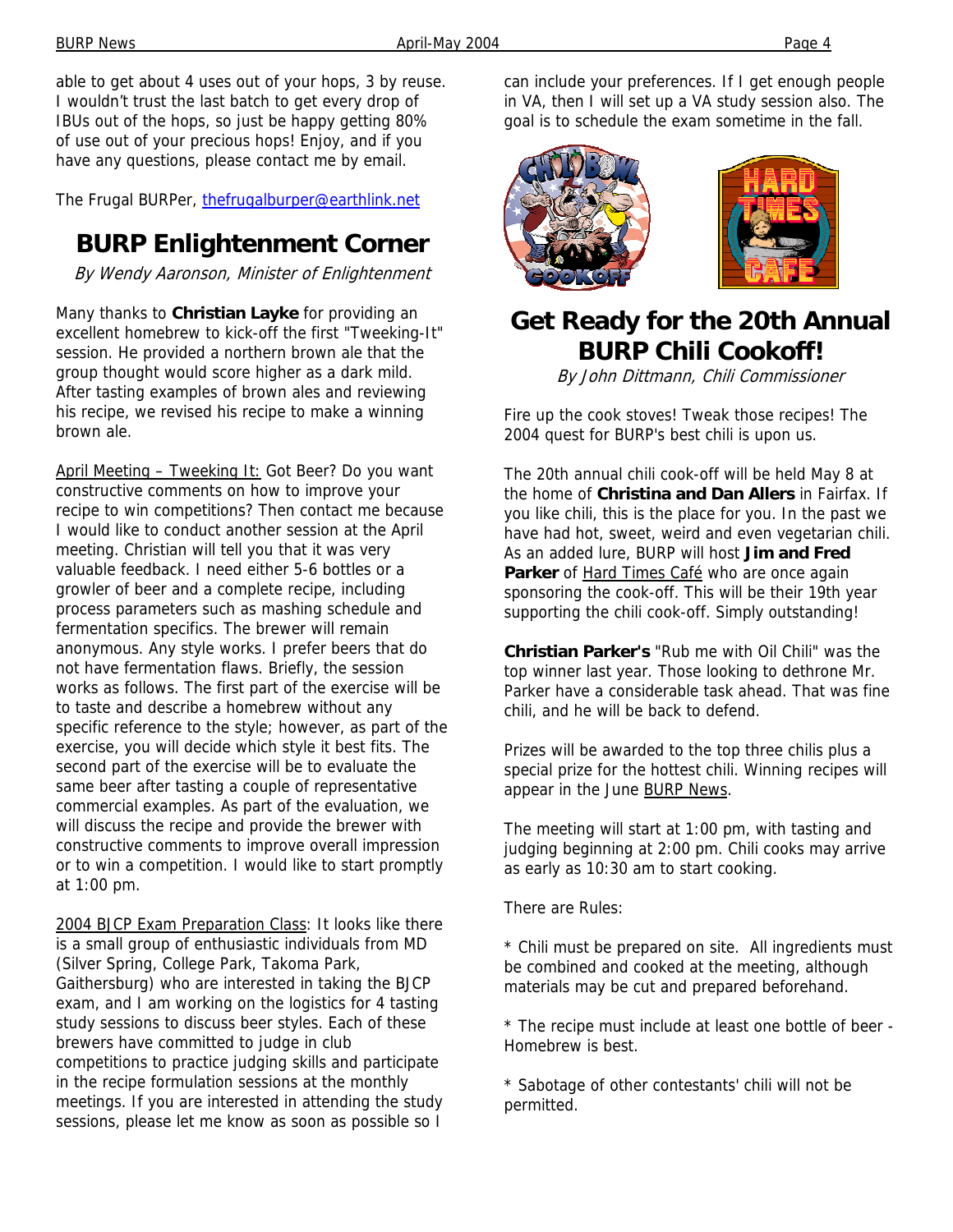\* Chili recipes must be provided to BURP on request.

Participants should bring your own stove and table to cook and serve chili. If you do not have this, please make arrangements to share with someone. A portable awning is also useful for protection from the elements. Bribing of judges is frowned upon, but the Commissioner appreciates attempts to influence him. Use of road kill and other "exotic" meats is encouraged.

### **June Club Competition – Strong Belgian Ale (BJCP Category 18)**

By Mel Thompson, Co-Minister of Culture

The best beers in the world? Some, myself included, would argue in the affirmative. Certainly, if not the best, then the most complex and interesting. Much of the flavor is yeast driven, but there is a plethora of other flavor additives such as candy sugar, specialty malts, and spices - most notably, curacao orange peel, coriander and anise.

The most famous, with several notable exceptions, are produced by the 6 remaining Trappist monastery breweries in Belgium. Only beer from these breweries can use the moniker "Trappist". Chimay, Westmalle, Rochefort, Achel (new in 1997), Orval and Westvleteren are brewed by Trappist monks in Trappist monasteries. These are the beers that many brewers of Belgian-style ales try to emulate. I personally think that the goblets of Westvleteren 12 I enjoyed on a nice summer day on the patio of Inn De Vrede across the lane from the St Sixtus Monastery near the tiny Belgian town of Westvleteren, were the absolute best beers I have ever tasted. Others might argue in favor of Rochfort 10 or Westmalle Tripel or even the very accessible Chimay Grande Reserve. We are all right as these are just incredible beers. The most obscure of these are the Westvleteren beers. The "12" is a strong dark ale that weighs in at  $11+$ %. It is very difficult to find in the states, as the brewery only brews in limited quantity and does not ship. On the weekly sale day, cars line up on the small lane to the monastery and are allowed a maximum of 10 cases. Hence, when I was in Portland, Oregon last year, I visited a pub that had Westvleteren 12 for a hefty \$13 for an 11 oz bottle. Belgian beers are getting more accessible as the demand increases. There are several pubs in Baltimore that now have LaChouffe, a delicious strong golden ale, on draft,

and more U.S. breweries, e.g., Brewers Art and Ommegang, are brewing Belgian style beers. For comprehensive information on these and all Belgian beers and breweries, read Michael Jackson's The Great Beers of Belgium.

Here are the BJCP guidelines for Strong Belgian Ales:

| <b>Strong</b><br>Belgian<br>Ale | OG             | FG             | ABV%              | <b>IBU</b>      | <b>SRM</b>     |
|---------------------------------|----------------|----------------|-------------------|-----------------|----------------|
| Dubbel                          | 1.040-80       | 1.012-18       | $3.2 - 7.8$       | $20 - 35$       | $10 - 20$      |
| Tripel                          | 1.065-95       | 1.013-20       | $6.3 - 10.0$      | $20 - 35$       | $3.5 -$<br>6.0 |
| Strong<br>Golden Ale            | 1.065-80       | 1.014-20       | $7.0 - 9.0$       | $25 - 35$       | $3.5 -$<br>5.5 |
| Strong<br>Dark Ale              | $1.065 - 98 +$ | $1.014 - 24 +$ | $7.0-$<br>$12.0+$ | $25 -$<br>$40+$ | $7 - 20$       |

#### **Cat 18A: Dubbel**

**Aroma**: Rich malt aromas are typical; many dubbels have raisiny and other fruity ester aromas. No roasted malt aroma. Some higher alcohol aromas (peppery, spicy) are common. Mild to moderate clove-spice aromas may be present. Hop aroma is faint to none. No diacetyl.

**Appearance**: Dark amber-brown in color. Clarity is usually fair to good. Head retention may be adversely affected by alcohol content in stronger versions.

**Flavor**: Rich malty and fruity flavors bring the balance toward malt throughout. Some commercial examples are malty, yet dry; raisin flavors are common. A slight to moderate clove spiciness may be present. Hop flavor is low to none. No diacetyl.

**Mouthfeel**: Medium-full to full body. Warming mouthfeel from alcohol.

**Overall Impression**: A dark, rich, malty, moderately strong ale.

**History**: Originated at monasteries in the Middle Ages, and was revived in the mid-1800s after the Napoleonic era.

**Comments**: By Belgian law, to be called a Trappist Ale, it must be brewed at a Trappist monastery. Home brewed and secular equivalents should be called abbey ales.

**Ingredients**: Yeast strains prone to production of higher alcohols, esters, and clove-spice aroma and flavor are most commonly used. Dark(caramelized) candi sugar is a common and significant addition for color and flavor contributions.

**Commercial Examples**: Westmalle Dubbel, LaTrappe Dubbel, Affligem Dubbel, Steenbrugge Dubbel, Celis Dubbel, Westvletteren 4.

#### **Cat 18B: Tripel**

**Aroma**: Complex aroma of malt and fruity esters, which may have a "citrus-like" essence, and often a mild to moderate clove-spice character. Hop aroma may be moderate to none. No diacetyl.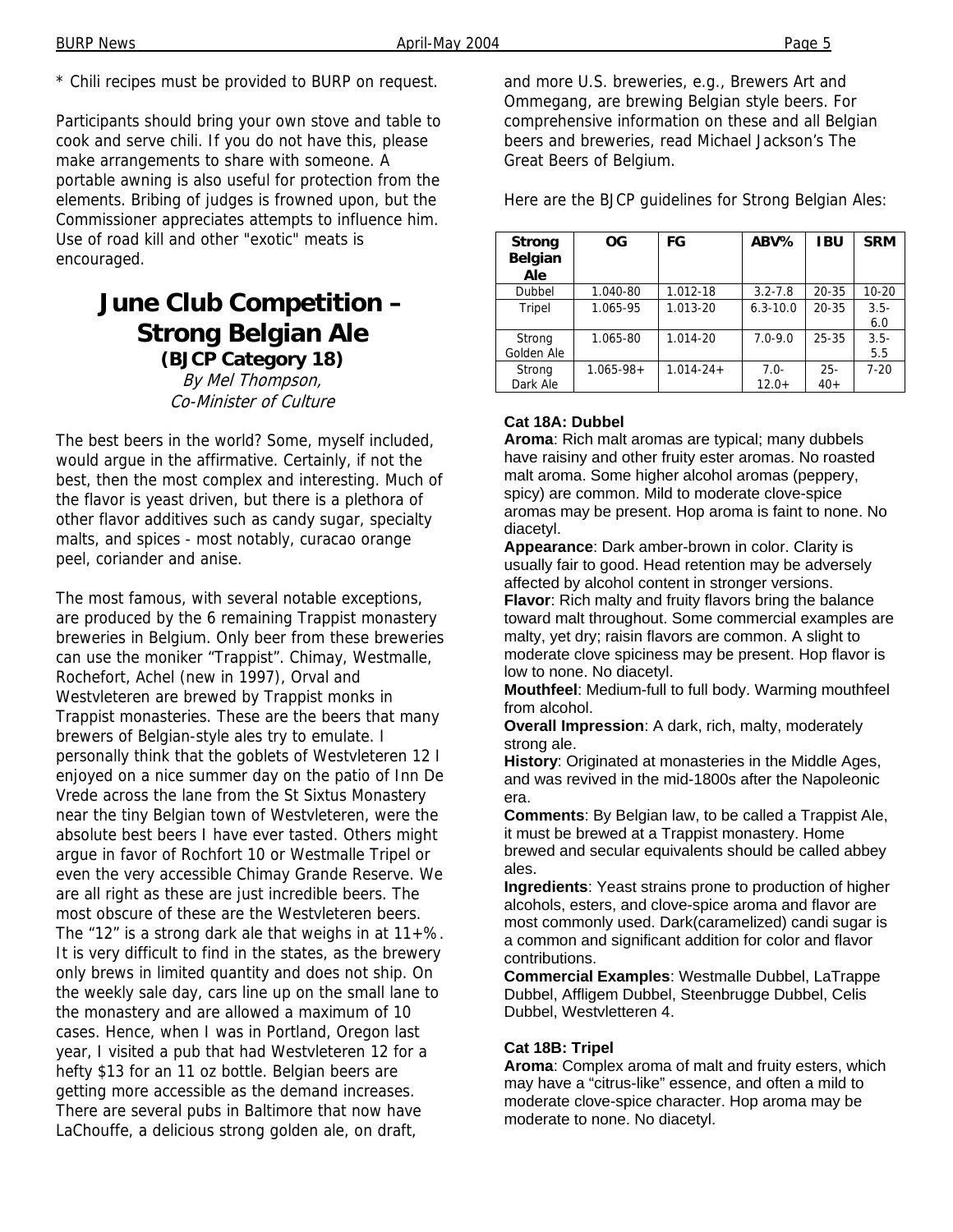**Appearance**: Pale gold to deep gold in color. Clarity should be fair to good. Head retention may be quite good, or may be adversely affected by alcohol content in some versions.

**Flavor**: Crisp and moderately fruity. Malty sweetness is balanced by restrained hop bitterness and high carbonation to provide a dry finish to the palate and a sweet aftertaste. Clove-like spiciness is apparent in many examples. The best examples have subtle alcohol undertones, while others may have very noticeable alcohol presence. Hop flavor may be moderate to none. No diacetyl.

**Mouthfeel**: Medium body, although a light impression (thanks to the candi sugar) given the often substantial original gravity. High alcohol content adds a warming sensation. Carbonation is very high and effervescent in character, yet ideally does not disturb the beer's smoothness.

**Overall Impression**: A pale, moderately fruity, spicy, very strong ale.

**History**: Originally developed at the Trappist monastery at Westmalle.

**Comments**: Alcoholic, but the best examples do not taste strongly of alcohol. By Belgian law, to be called a Trappist ale it must be brewed at a Trappist monastery. Home-brewed and secular equivalents should be called abbey ales.

**Ingredients**: Yeast strains prone to higher alcohol and clovey aroma production are usually used. Small amounts of spices are sometimes added. Pale Pilsner malts are used and up to 25% white candi sugar (sucrose) is often added.

**Commercial Examples**: Westmalle Tripel, Affligem Tripel, Grimbergen Tripel, Corsendonk Monk's Pale Ale, Bruggse Tripel

#### **18C: Belgian Strong Golden Ale**

**Aroma**: Fruity esters are common, and the malt character is light. Some clove-spice character may be present, from either warm fermentation or actual spice additions. A spicy hop aroma is sometimes found. No diacetyl.

**Appearance**: Pale yellow to golden in color. Good clarity. Long-lasting foam stand resulting in characteristic Belgian lace on the glass.

**Flavor**: Full of fruity, hoppy, alcoholic complexity, supported by a soft malt character. A slight presence of spices, from either warm ferment or actual spice additions, may be present as a point of complexity. Hop bitterness is typically restrained. Substantial carbonation may lend a dry flavor to the palate despite a sweet aftertaste. No diacetyl.

**Mouthfeel**: Medium body gives a light impression despite the often substantial original gravity and alcohol content. Usually effervescent, yet with a smooth finish.

**Overall Impression**: A very pale, effervescent, complex, strong ale.

**History**: Most versions reflect the unique products of individual breweries.

**Comments**: References to the devil are included in the names of many commercial examples of this style. The best examples are elegant, complex, and balanced. **Ingredients**: The light color and relatively light body for a beer of this strength are the result of using very pale malt and up to 20% white candi sugar (sucrose). Some versions include the use of spices for subtle complexity. **Commercial Examples**: Duvel, Lucifer, La Chouffe, **Moinette** 

#### **18D: Belgian Strong Dark Ale**

**Aroma:** The intermingling aromas of Munich-type malt, alcohol and fruity esters are typical, along with spicy phenols which may be contributed by warm yeast fermentation and/or actual spice additions. Hop aroma may vary from moderate to none. Typically there is no strong dark(roast) malt aroma. No diacetyl.

**Appearance:** Deep burgundy to dark brown in color. Clarity may be fair to good. Head retention may be quite good or may be adversely affected by high alcohol content.

**Flavor:** Ripe fruit flavors, including raisin and plum, are common. Malt usually dominates, but some examples are balanced slightly toward bitterness. Some spicy phenols, from ferment or actual spices, may be present. Hop flavor can range from moderate to none. Some sweetness is contributed by alcohol. No diacetyl. **Mouthfeel:** Medium to full body, creamy and warming.

**Overall Impression:** A dark, very rich, complex, very strong ale.

**History:** Most versions are unique in character reflecting the characteristics of individual breweries.

**Comments:** Some beers of this type are brewed at or in association with monasteries, and some are not. In comparison to Dubbel, these are typically significantly stronger beers of a wider variety.

**Ingredients:** Dark candi sugar is a frequently-used additive and may contribute as much or more color and flavor as dark Munich or caramel malts. Spices are sometimes added for complexity. Yeasts prone to production of higher alcohols, esters and spicy phenols are commonly employed.

**Commercial Examples**: Pawel Kwak, Gouden Carolus, Scaldis (a.k.a. Bush), Rochefort 10, Chimay Grand Reserve.

The following is a recipe for a Belgian Strong Dark ale that has been described on judge score sheets as similar to Westvleteren 12 or Rochefort 10 and has scored above 40 in several competitions. Certainly a compliment from the judges!

#### Recipe for 5.7 gallons

Grain bill: 12# Belgian pale 2# Belgian aromatic 1# malted wheat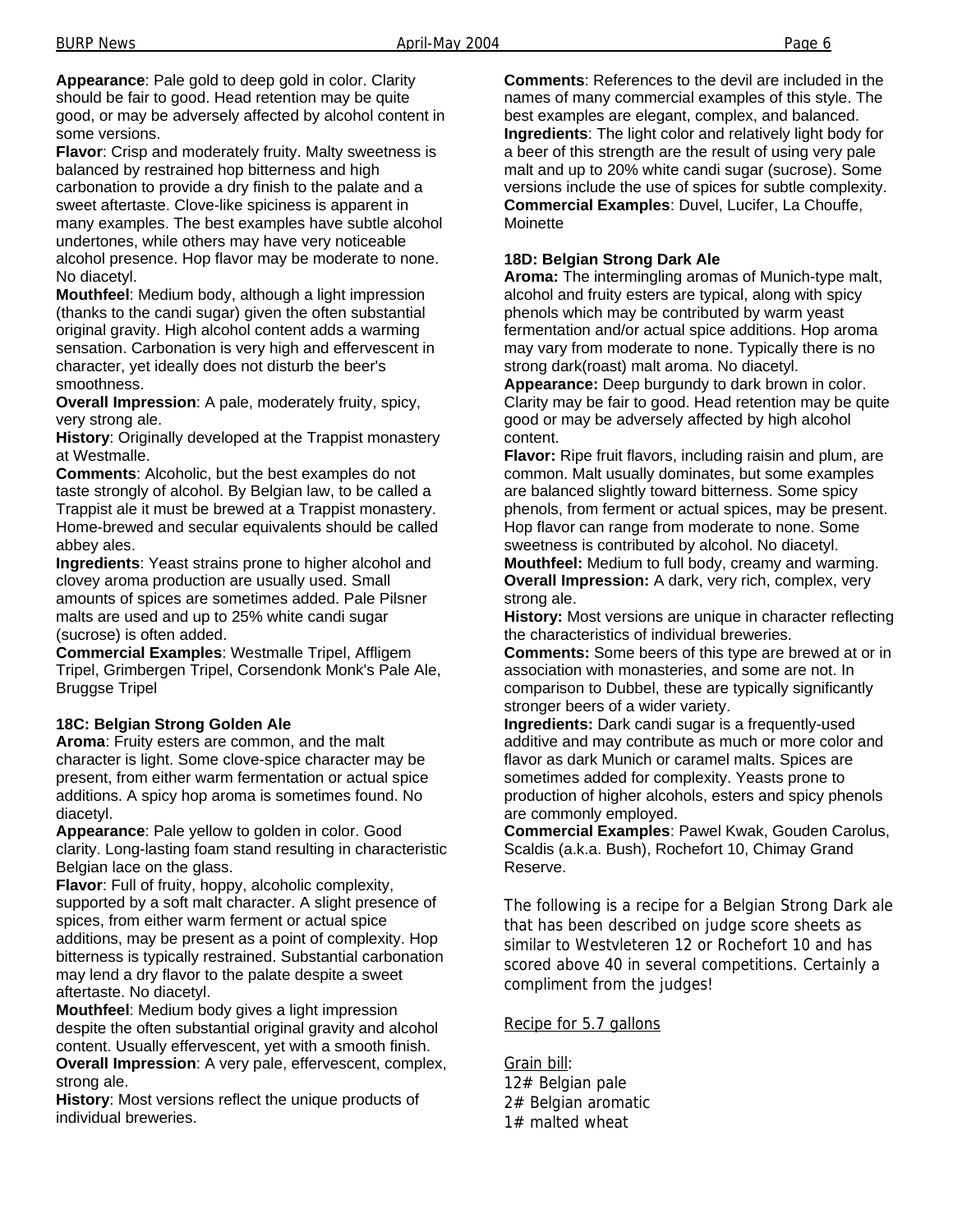1# crystal 60 2# Munich 1# Belgian special B 28 oz candy sugar (2-14 oz bags Chinese yellow lump sugar)

Hop schedule: 2 oz Spalt – 60 minutes 1 oz Mt Hood – 30 minutes

Yeast: Wyeast 1762 Belgian Abbey II

Mash at 154 deg. At 75% extraction: O.G. – 1.102, T.G. – 1.026, Alcohol (ABV) 10%  $IBUs - 32$ 

To make a fruitier version that finishes a little drier, substitute the Wyeast 1762 with 3787 which is purported to be the Westmalle Tripel yeast.

The following recipe is for a Belgian Tripel that recently won a first place at War of the Worts:

Recipe for 10.5 gallons

Grain Bill: 24# German Pilsner malt 3# wheat 1# Belgian carapils 3.5# candy sugar (light)

Hop schedule: 2 oz Tetnang – 60 minutes 2 oz Mt Hood – 30 minutes ½ oz coriander

Yeast – Wyeast 3787 At 75% O.G. – 1.085, T.G. 1.015, Alcohol (ABV) 9.3%

Given the appropriate ingredients, fermentation temperature probably has the most effect on the outcome of these beers. At too high a temp, the result will be more esters and markedly more phenolics. A low fermentation temp will produce a cleaner flavor profile, possibly too clean for the style.

I can't wait to judge in the BURP club competition in June for these exceptional beer styles. I am certain that the brewers of BURP will provide some extraordinary examples.



### **Frugal Brewing: Light Lagers**

By the Fru-Gal Brewer and Adjunct Boy

One of the lessons of frugal brewing is to look for fermentables everywhere. Chances are that your workplace receives dozens of shipments each week and that the poor beleaguered person in your mailroom considers the packing peanuts to be a downright pain. These days, a lot of the packing peanuts aren't Styrofoam at all but a special biodegradable compound made from processed cornstarch. All the same, they go into the trash along with all other packing materials. You can do your part to save our landfills by taking those packing peanuts off your employer's hands and turning them into a tasty light lager.

The first step is making sure that you have the biodegradable peanuts. The Utah State Agricultural Extension has identified a simple test to distinguish between the biodegradable and standard packing peanuts. Just touch one to the tip of your tongue. If it melts a bit, it is biodegradable. Now accumulate, accumulate, accumulate. Because the peanuts are high in volume and low-weight, you may want to take them home on a regular basis and compact them. I have a Toro leaf vacuum that is designed to deposit shredded leaves into a trashcan. It works great on the packing peanuts, too. You will see about a 20-fold reduction in volume after processing. If you don't have a leaf vacuum, you can also use your grain mill (which will flatten more than shred), a stick-blender, a Cuisinart, or a meat grinder.

Because the packing peanuts are pure starch, you need to be sure to use a malt with high diastatic enzyme power for mashing. I use six-row Briess, which is, as Adjunct Boy puts it, "so full of enzymes you couldn't swing a cat in that mash-tun." You might be worried about a stuck mash, but Adjunct Boy assures you that the peanuts will pretty much just melt away, like corn flakes do during the mash. Still, if you're worried, establish a good grain bed in your mash tun. It won't hurt anything, although we will mock you for your lack of confidence in the magic of diastatic enzymes.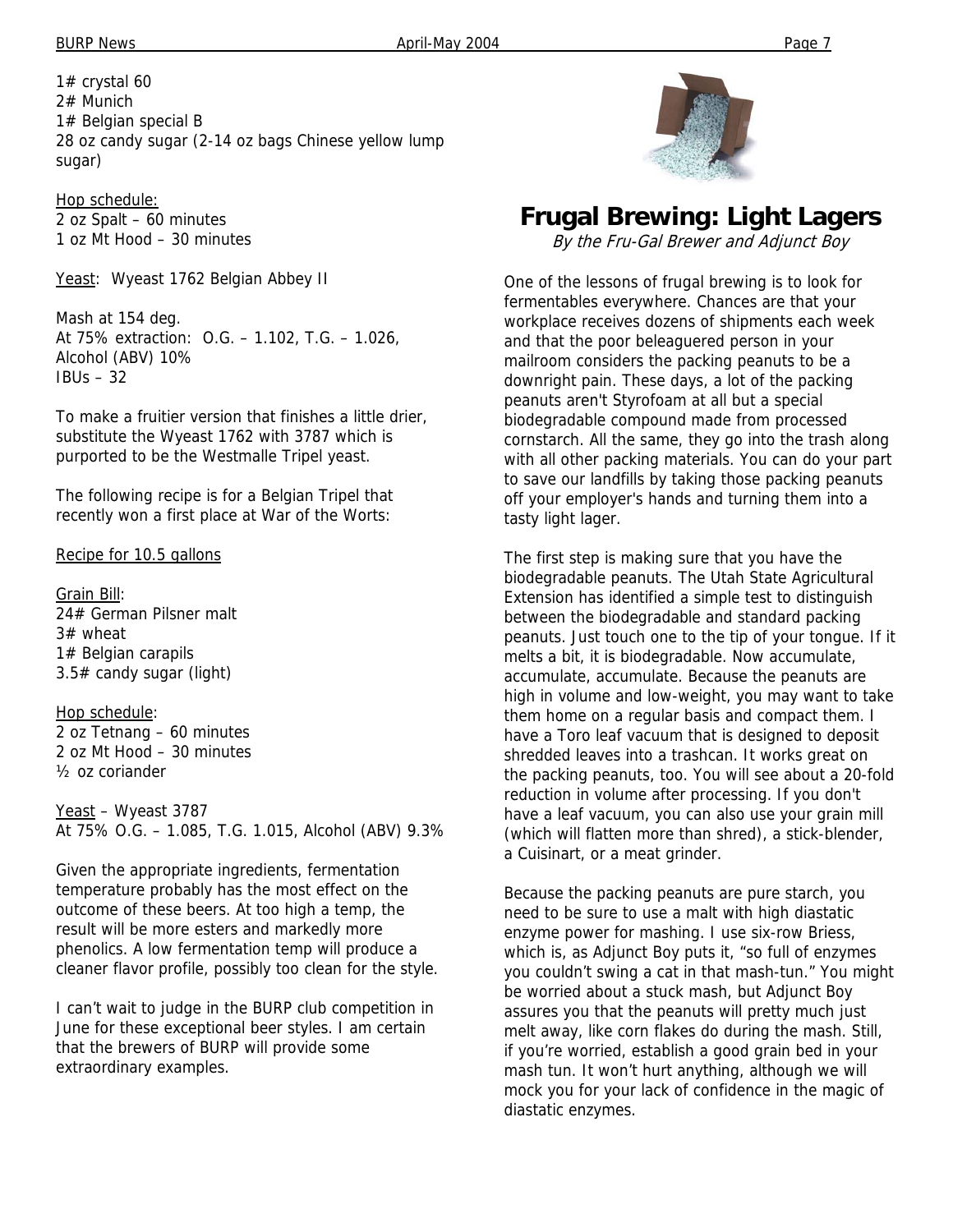BURP News **April-May 2004 Page 8** 

Here's a recipe for an excellent American Light Lager:

Makes 5 gallons

4 lbs corn starch packing peanuts, chopped, flattened, or shredded 5 lb 6-row Pale Malt .75 oz Cluster hops (7% AA, 60 minutes) .5 oz Cluster hops (30 min) .25 oz Goldings hops (3% AA, 15 min) 1.5 oz lager yeast

Add 1.25 quarts of water per pound of mash mix; hold at 95 F for 30 min.

Bring mash up to 122 and hold for 20 min. Protein rest.

Bring up to 148F hold for 60 min.

Mash out if you like. Adjunct Boy has abandoned mash-outs and finds little difference in the end product. There is no need to bring the mash temperature above 148 for this particular brew, as we are not seeking unfermentable sugars (or body).

(**Ed Note** – Lest anyone actually consider trying this, the authors remind readers that biodegradable packing peanuts are 5% polymer, making them suspect for human consumption).

### **March Meeting Report**

By Jim Hanson

Aye, and it was the  $1<sup>st</sup>$  day of Spring when BURP held its annual celebration of St. Patrick's Day. The meeting was held at the home of our Fearless Leader, **Rick Garvin**, under sunny skies and balmy temps in the upper 50's. With the weather just delightful for the meeting's activities, Rick's backyard was the ideal setting for this annual rite of passage. Many thanks to **Christine Lewis**, **Rick**, and his daughters, **Elizabeth and Anastasia**, for all of their fine hospitality.

The first and foremost event for BURPers upon arrival was the Annual Fresh Hop Buy. **Bruce Bennett** was once again proficient with his management of this club benefit. A club member who informed me while purchasing hops said that there was quite a run on Cascade, and compressing the hops when filling the bags was the best method to obtain the most value

for a purchase. Home brewers in the club are most appreciative of **Bruce** for his fine work.

One of the events conducted at the beginning of the meeting was the Educational Seminar by **Wendy Aaronson**, our longtime Minister of Enlightenment. The style of beer chosen for this session was Brown Ale, with a commercial tasting reflecting both the English northern and southern styles but with an emphasis on the American Brown style, which featured Brooklyn Brown Ale. The reason for the additional focus on Brooklyn Brown was the clone competition to be held at MASHOUT in August. This tasting allowed everyone to become more familiar with the style and to facilitate their brewing a Brooklyn Brown clone. Many thanks to **Christian Layke** for providing some of his brown ale-style homebrew for the session. His beer allowed for both an in-depth discussion of malt mixtures (% & content) as well as a medium for judging the style. Roughly 15 members attended the session, and after all of the critique was completed, everyone agreed that **Christian** brewed a favorably received ale, and much was to be gained by holding an educational seminar during the course of a meeting. Thanks to **Wendy** for continuing to provide BURP members with valuable knowledge.

With the need to enjoy the great outdoors after the educational session, the gathering congregated in the backyard for the usual collection of fine cuisine and fine beers. Most notable were some of the homebrews on tap, including both a Dry Stout and Scottish Ale, courtesy of **Tom & Colleen Cannon**. **Rick Garvin** and **Steve Marler** also had their respective Stouts on tap. My inability to sample more of these excellent club ales was attributed to the contribution by many club members of recently acquired bottles of Belgian beer not presently imported into this country. **Craig Somers**, just returning from his tour in Belgium, was one of the numerous members who provided these rare and highly regarded beers.

A major event always associated with the March BURP meeting is the cooking of the **Dan McCoubrey**  Memorial Irish Stew for 100. Preparation involving the stew actually commenced on Friday night, when **Dave Pyle** displayed no absence of malice in hosting a number of the Stew Crew with his favorite imbibement, Absinthe. As a result, the cooking of the stew got off to a delayed start. However, hats were being taken off to the sensation of **Rick Garvin's** surprise addition of Hungarian Paprika to the mix. As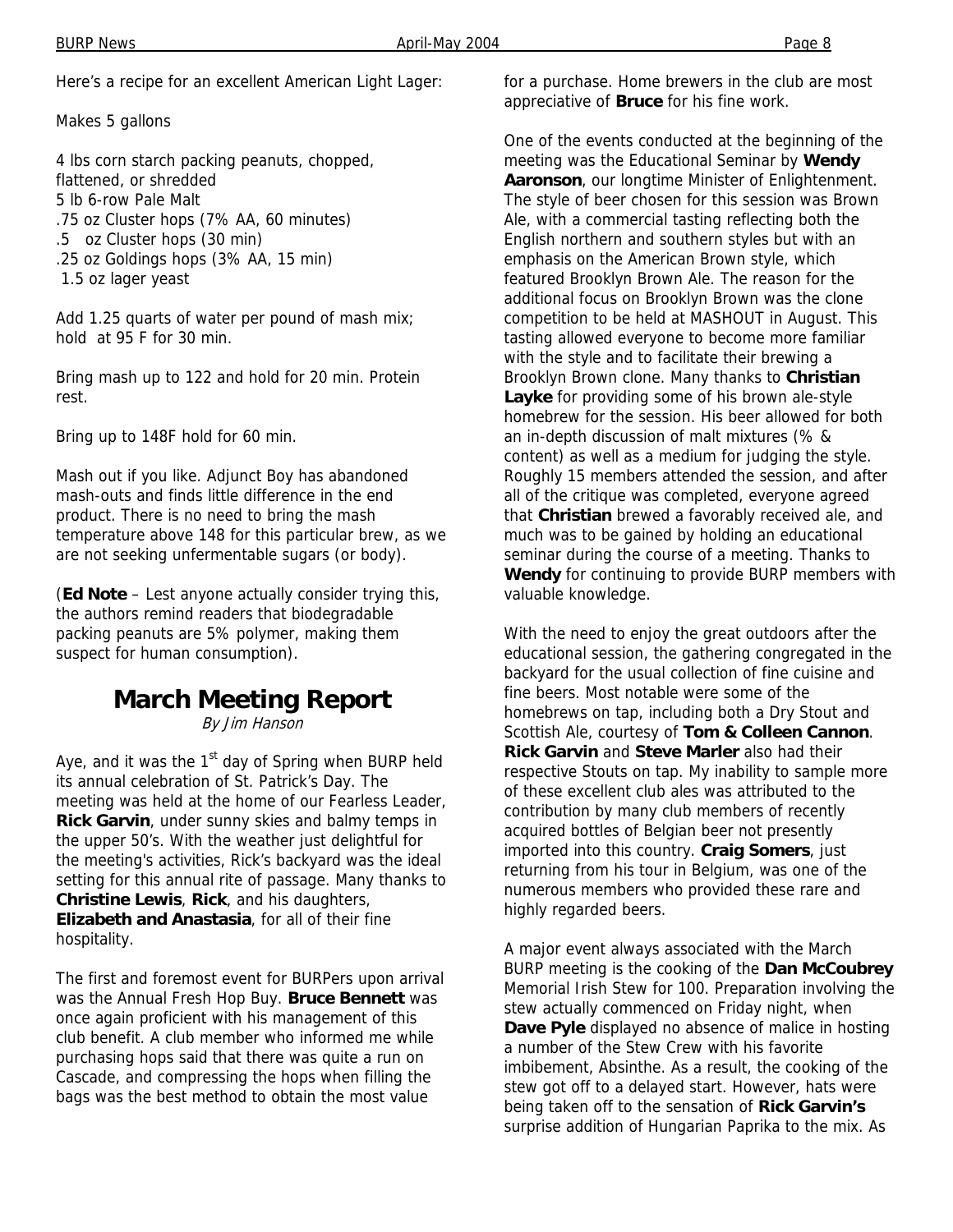a result, the stew, with its hearty flavor of charred flour at the base of the kettle, was once again worth waiting for. Many thanks to everyone who contributed to the ingredients and the preparation of this focal culinary event.

The customary BURP Raffle was conducted by **Beth Madden** and, with almost 100 members in attendance, nearly 200 tickets were sold. In addition to the bottles of Chimay offered as prizes, the Grand Prize was both a 12 pack of Guinness Stout and the Toucan mascot in a neon framed sign. A big thank you goes to **Beth** and to everyone who contributed prizes and supported the raffle.

An important note regarding the BURP Annual Stout Competition - due to the large number of entries, the Ministers of Culture decided to hold the judging offline so that participating judges could fully enjoy the events associated with the meeting.

Thanks go to the judges and to **Mel Thompson**, host of the offline judging, for conducting the competition on Sunday, March 21<sup>st</sup> at his home.

## **Simple Brewing Tricks**

By Keith Chamberlin

Starting a siphon from a carboy isn't always as easy as one would like it to be. One easy way is to use Phil's siphon – a sort of mechanical pump that works really well with a minimum of aeration. If you don't have one, there is an easy alternative. Use your standard racking cane and pull the black plastic thing (is there a name for this thing?) off the bottom and slide one of the orange carboy caps on the cane. This is one of those caps with two outlets at the top, put the cane through the center outlet. Put the black thing back on, and then put the whole works into the carboy. With 5-gallon carboys, the cap should fit nicely, but it will still work with 6.5 gallon carboys as well. Take the white cap off the side hole/port, and hold the cap down firmly to create a decent seal. Then blow through the open hole with your mouth until beer starts flowing out the racking cane and is below the level of the beer in the carboy. Now that you have beer running all over your kitchen floor you might want to put the end into the secondary carboy or a keg if you are kegging. Don't worry about blowing your lung-contaminated breath into the carboy. There should be adequate CO2 headspace to keep the beer reasonably contamination free. This method is probably a little better than the Phil's

siphon as there is little to no aeration of the finished beer, except in the container you are siphoning to.

Another technique I use is convenient when racking a dry hopped beer from secondary to the keg or bottling bucket. You can use the same above configuration but add a sanitized piece of fiberglass screening onto the end of the racking cane. Get a piece of screening about 5"x5", then bunch it up around the end of the cane and the black thing on the end, and clamp it down on the cane using a sanitized stainless steel hose clamp. You can use a bread tie but make sure you sanitize first. The stainless will last longer, obviously, but make sure you keep it clean. Then use the same technique to push your beer into the keg. Simple!

Now for a cleaning technique. People always wonder what to do with a hose that is a little darker than when it was new. You can soak it in PBW or bleach or whatever is your favorite cleaner, but I still have seen stuff build up inside and have even seen some mold if the hose isn't properly dried. But, you can save this hose without tossing it in the trash and going down to Home Depot to buy some more. I do like shopping at Home Depot, I just don't like checking out at the store on a weekend. Soak the hose in some hot water or hot cleaning solution, then use a rifle cleaning kit that you can get from Kmart or wherever and, with a piece of cloth on the end, run it up and down the hose, basically scrubbing it clean. I'd suggest doing this twice, using a new cloth each time. If the hose is a little long, just go at it from each end to reach the middle. If you still can't reach the whole length of the hose it is your own damn fault and you should get a shorter hose. Now don't run to Home Depot, it is very easy to get a shorter hose, just cut the one you have!

### **BURP 10 and 20 Years Ago**

Compiled By Bill Ridgely

#### **20 Years Ago, Apr-May 1984**

The April 1984 BURP meeting was hosted by **Ralph Bucca**, who demonstrated his "firebrewing" setup consisting of a brew kettle perched over a wood-fired potbelly stove. BURPer **Joel Spencer** also demonstrated his homemade keg cooker and mash tun, early versions of equipment now in common use by many all-grain homebrewers. A new BURP tradition was started by **Bill McLaren**, who brought fresh live Chesapeake Bay oysters to the delight of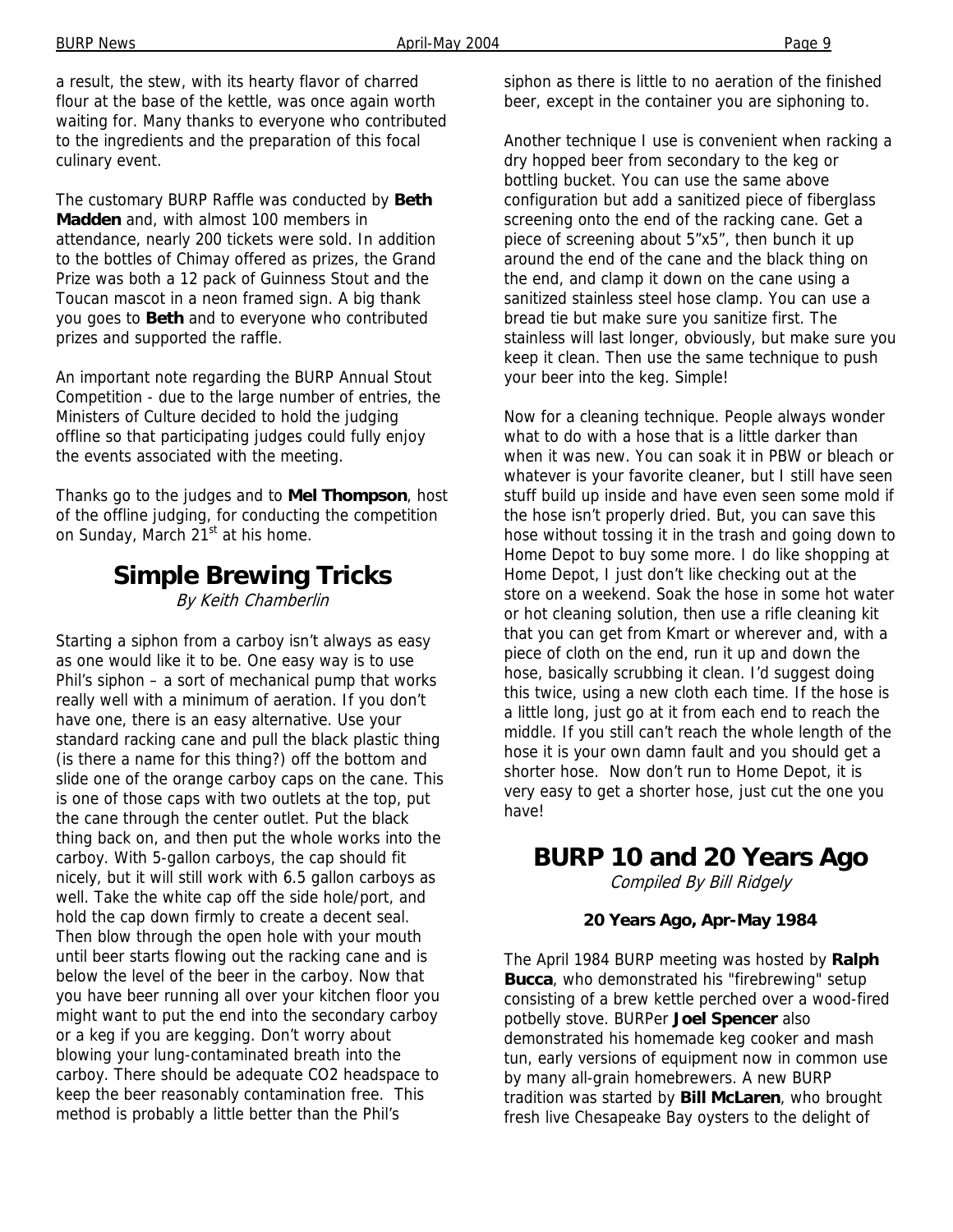those in attendance. Bill continued this tradition for a number of years until the oyster supply in the bay finally gave out. Bill sadly passed away in 1997. BURP founding member **Bob Frank** reported at the meeting that he and former Prez **Rick Gaskins** had recently begun forming a new homebrew club in Frederick, tentatively named "BURP North". The new club, which planned its first meeting for May 31 with 20 members already signed up, eventually assumed the name "Frederick Original Ale Makers" (FOAM). FOAM has remained one of the more active clubs in the area, operating out of Bob's Flying Barrel homebrew shop.

The April "Dear BURPers" newsletter congratulated some local dude named **Bill Ridgely** (not yet an official BURP member) for taking a 3rd place ribbon in Specialty Beer at the recent Home Wine & Beer Trade Assn (HWBTA) competition.

The May BURP meeting returned once again to the **Dan McCoubrey** residence in Wheaton for the first BURP competition to feature a single beer style – stout. Four judges evaluated the "quite a few" (exact number not given) entries. The co-winners were **Fred Dormer** and **Bill Quitmann**, successfully defending their win (also with a stout) in the previous year's "Strong Beer" competition.

#### **10 Years Ago, Apr-May 1994**

The April 1994 BURP meeting was held at the Springfield home of **Bill Ridgely** (funny how that name keeps popping up). In the "what goes around comes around" dept, the meeting featured a seafood extravaganza consisting primarily of mussels and crabs (although grilled items were also in abundance). Education Minister **Wendy Aaronson** demonstrated an inexpensive all-grain brewing setup that she and Bill had put together. Nearly 100 entries were collected for the upcoming 2nd Annual Spirit of Free Beer competition. Awards were also announced for the recently-held 1994 HWBTA competition. Some dude named **Bill Ridgely** (now an official BURP member) took a 2nd place ribbon for his California Common (BURPer **Bill Szymczak** took Best of Show for his IPA).

The other big event in April was, of course, Spirit of Free Beer II, held at the Potomac River Brewing Co in Chantilly, VA on the 30th. There were 243 beers entered in the competition, and the prizes once again were some of the best offered in any homebrew competition. The Best of Show winner was **Fred** 

**Hardy**, although unfortunately the awards announcement in the May newsletter failed to mention which of Fred's four winning entries took the BOS prize.

The April 1994 BURP News featured one of the most famous spoofs ever published by the club, **Jim Dorsch's** review of the first Trappist brewery in America, the "Blessed Sacrament Brewpub" in Kokomo, IN. Jim's article, entitled "Brother Can You Spare a Beer?" caused a buzz well outside of the DC area when at least one national publication picked up on the story. Rumor was that at least a few people drove all over Kokomo looking in vain for the holy establishment.

Several BURP events were highlighted in May. A special BURP reception was held for the visiting **Michael Jackson** at the home of BURPer **Dan Litwin** (future owner of the Blue & Gold brewpub) on the 15th. Several days later, the Brickskeller hosted "BURP Night with Michael Jackson", with special seating provided for club members. On the 21st, the May BURP meeting featured the 10th annual BURP Chili Cookoff and SOFB-II awards ceremony at **Rod Rydlun's** home in Potomac, MD. A special added attraction was a tasting of single-malt Scotch whisky courtesy of "An Communn Uisge Beatha" (loosely, "the Fellowship of Whisky").

The May/June issue of BURP News was one of the biggest and most information-packed issues ever published – 20 pages in all! The highlight was **Stacey Gow's** lengthy and extremely well researched academic paper on the "Great American Beer Renaissance", but there was also a plethora of other great articles, reviews, and recipes.

### **? ? ? ? ? ? ? ? Answer to April-May RYDler:**

A. Why, the RYDler himself, **Rod Rydlun**, who just retired from the US Dept of Commerce after 42 years of exemplary service. Rod plans to drive his famous Bentley along the route of the Lewis & Clark Expedition this summer and fall.

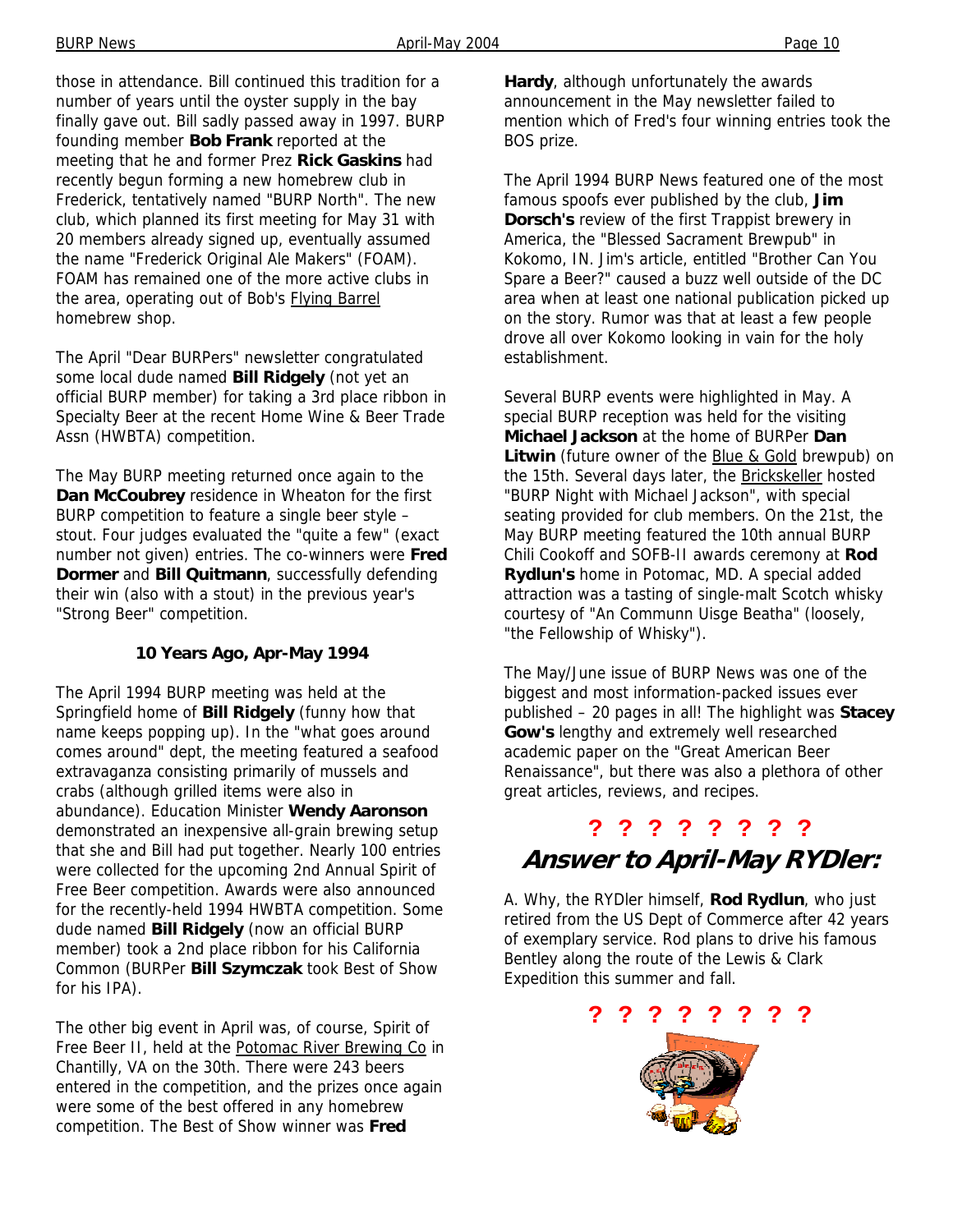## **Last Call for Great Taste of the Midwest**

By Woody Lee

Are you still unsure about making the August pilgrimage to America's heartland for the Great Taste of the Midwest beer festival? Well, you shouldn't be! This event is da bomb! It's the bee's knees! It's the kitty's pj's!! Sample the fine libations of more than 100 brewers from all over mid-America as they converge on the lovely shores of Madison, Wisconsin's Lake Monona. It all happens on Saturday, August  $14<sup>th</sup>$ , and a large and chronically boisterous group of BURPers have already made their reservations. The original block of ten rooms at the Concourse Hotel [www.concoursehotel.com] in downtown Madison is filled, but as a special service to procrastinators (and you know who you are), an additional five rooms have been added. Four of those rooms still remain available. Call 800-356-8293 **NOW** to make your reservations. All rooms are on the "Governors Club" level at a rate of \$144 per night and include daily breakfast, open bar, snacks, and evening desserts. You won't be disappointed.

The organizers of the Great Taste, the Madison Homebrewers and Tasters Guild [www.mhtg.org] have once again offered to let us make a single order for our tickets. If you want to get in on this, consider this the **LAST CALL** for letting me know. I have to send our request to MHTG by May  $1<sup>st</sup>$ , as this will once again be a complete sell-out event. The ticket price is \$25 per person. Please e-mail me at dnwlee@comcast.net to place your order, or phone me in the evenings at 703-354-9875. Procrastinators take note. If I don't hear from you by Friday, April 23, fergeddabbouddit. Also, your ticket request is a promise to pay me what you'll owe. I'll be happily accepting all payments at the BURP Chili Cook-off on May  $8^{th}$ , or you can send a check to me at 692 N. Armistead St, Alexandria, VA 22312. For those of you who are web-savvy, you can also pay using my lovely wife's PayPal account. Simply go to PayPal.com and follow the instructions to make payment to donacake@comcast.net.

#### **(Much) Better Than Lauderdale**  By Mike McGuire

For the past two years I have treated myself to a Spring break in March. Not a sloppy sandy sunburned week in Florida or the islands (not that there's

anything wrong with that), but a publicious trek east to Brussels (2003) and England (2004). The biggest highlight of my most recent trip was my attending CAMRA's Bristol Beer Festival.

I've been a CAMRA member for about 4 years but unlike other BURPers, I had never been to one of their festivals. This year's one in Bristol featured 120- 130 real ales and 25-30 traditional ciders and perries. I've read about many of the beers I saw and sampled in Bristol in "What's Brewing" over the years, but believe me, drinking trumps reading any day.

I attended the Saturday afternoon session and chose to concentrate on the ales below 6% ABV, especially the bitter and pale ales, both because I love those styles and to make the most of my time and "attention span". Armed with recommendations from **Tom Cannon** and **Andy Anderson**, I was able to try 13 ales (about 10% of the festival total) in my  $3+$ hours there. This only makes me want to attend other CAMRA fests so I can check out the other 90% someday.

The venue, new for Bristol in 2004, was a large "passenger shed" – a nice enclosed warehouse right next to the train station (about 1 hour, 40 minutes west of London) decked out in more firkins and casks than I had ever seen assembled in one place. A beautiful sight indeed! I've listed below the ales I hit and some of the ones I missed. I had never had any of them before, although a few have occasionally trickled into the Baltimore-DC area in recent years thanks to the efforts of **Dave Alexander**, **Tom Cizauskas** and others.

| <b>Brewery</b>       | Beer                    | <b>ABV</b> |
|----------------------|-------------------------|------------|
| Arran                | Arran Ale               | 3.8%       |
| Buffy's              | Norwich Terrier         | 3.6%       |
| <b>Bath Ales</b>     | Festivity               | 5.0%       |
| Caledonian           | Deuchar's IPA           | 3.8%       |
| Hopback              | Summer Lightning        | 5.0%       |
| Mordue               | Workie Ticket           | 4.5%       |
| O'Hanlon's           | Port Stout              | 4.8%       |
| Oakham               | <b>Bishops Farewell</b> | 4.6%       |
| <b>RCH</b>           | Pitchfork               | 4.3%       |
| Sarah Hughes         | Dark Ruby Mild          | $6.0\%$    |
| <b>Tomos Watkins</b> | OSB (Old Style Bitter)  | 4.5%       |
| <b>Triple FFF</b>    | Alton's Pride           | 3.8%       |
| Woodforde's          | Admiral Reserve         | 4.6%       |

While there wasn't a bad beer in the bunch, my three favorites were the Hopback Summer Lightning, RCH Pitchfork, and Oakham Bishops Farewell. My biggest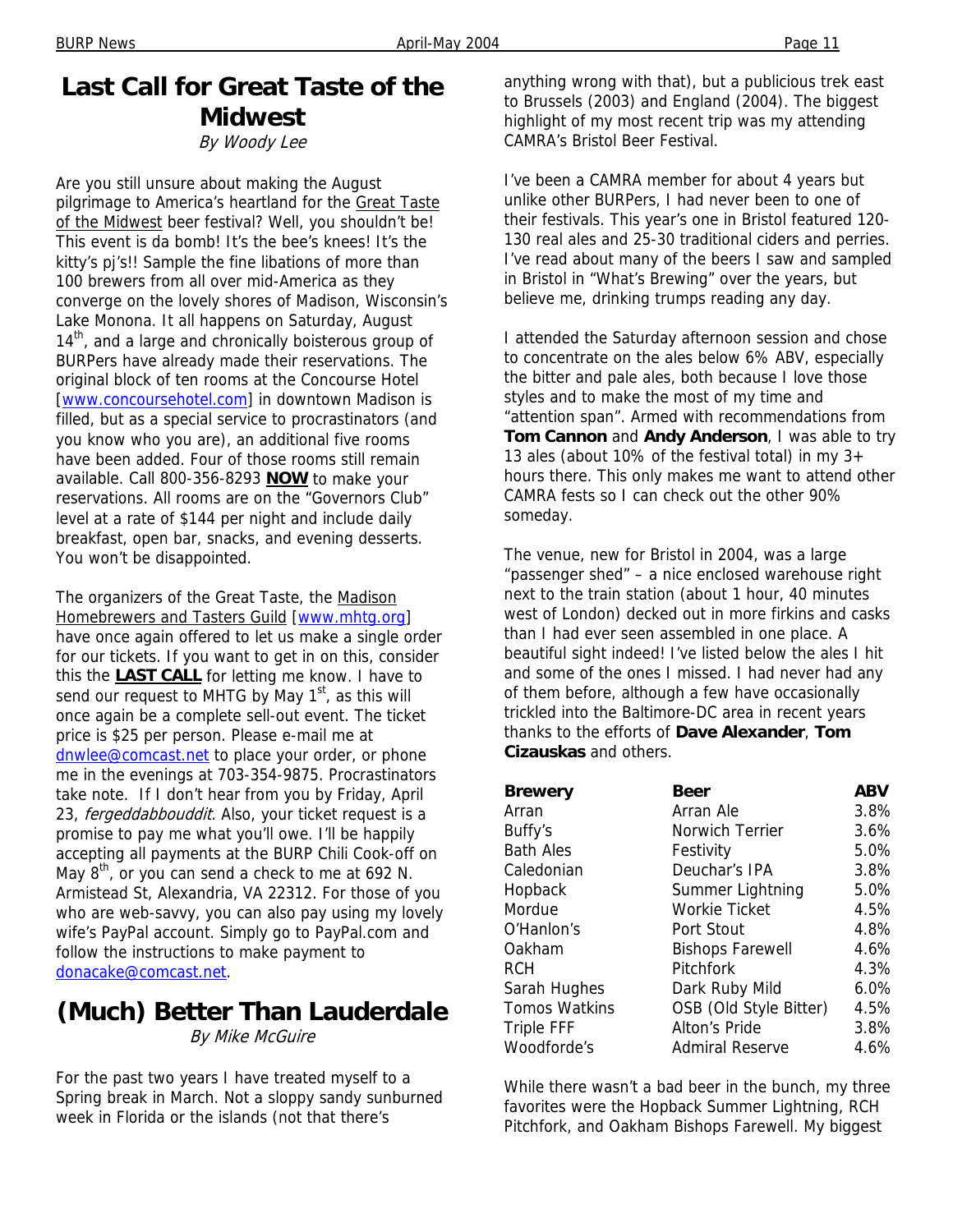disappointment was not getting to try the reigning champion beer of Britain, Harviestoun's Bitter & Twisted (they had drunk it all at the Friday evening session). I also didn't get to try Robinson's Old Tom, a well-reputed barleywine (but at 8.5%, I chose to spend my time and attention on 2 pales instead of one Old Tom). There's always next time….

This trip also featured my first ever foray to the White Horse (where I had a Rooster Yankee and Oakham JHB, the latter striking me as especially delicious). I had a few other good beers by U.S. standards (e.g., bitters by Adnams and Samuel Smith) in lesser London pubs but nothing like the Bristol Festival and the White Horse.

In closing, I heartily recommend attending as many of the CAMRA festivals as you can get to. My thanks to Tom and Andy for steering me toward some excellent beers served in Bristol (this made sorting through the vast array of possibilities much more efficient) and special thanks to **James Harrison** whose intervention (i.e., British bank account) helped get me a ticket to the festival in the first place. See you all at the BURP Real Ale fest in November, which can't arrive too soon!



### **Beer & the Bard of Middle Earth**

By Tina Fox

Due to the *Lord of the Rings* (LOTR) movies now being out, my bedtime reading the last few nights has been a book containing a collection of JRR Tolkien's correspondence (*The Letters of J.R.R. Tolkien*, edited by Humphrey Carpenter w/ Christopher Tolkien, 1995 edition by Houghton Mifflin). I'm not through reading it yet, but the man glimpsed here is a fascinating, thoughtful and likable fellow, and the letters also shed a lot of light on his books.

It's interesting that among other literary contemporaries, a very good buddy of Tolkien's was C.S. Lewis. They and other friends with similar values, literary and philosophical bents would bounce their own writings off each other and discuss these back and forth. Frequently, this would be associated with lively discussions and vehement arguments over pints at the local pub. Or, they'd meet each other during a half-hour break in a routinely busy day, chatting over a pint or a few. As someone interested in good ale, and with the acquaintance of a whole club of quality quaffers who are VERY interested in beer and its appreciators, I noticed when Tolkien's letters about everyday events included it. Here are two amusing excerpts from informal letters to his son, which involve our favorite libation: (footnotes are included, as is text originally italicized):

#### **March 1944, letter #56:**

…Lewis is as energetic and jolly as ever, but is getting too much publicity for his or any of our tastes. Peterborough', usually fairly reasonable, did him the doubtful honour of a peculiarly misrepresentative and asinine paragraph in the daily Telegraph of Tuesday last. It began 'Ascetic Mr Lewis'-----!!! I ask you! He put away three pints in a very short session we had this morning, and said he was 'going short for Lent'. I suppose all the stuff you see in print is about as accurate about Tom, Dick, or Harry. It is a pity newspapers can't leave *people* alone, and don't make some effort to understand what they say (if it is worth it): at any rate they might have some standards that would prevent them saying things about people which are quite untrue, even if not actually (as often) painful, angering, or indeed injurious…

#### **July 1944, letter #75:**

…This morning I had shopping and cadets; and when on my way back to town for the second time my back tire blew up with a loud explosion, the inner tube having oozed through a gash in the outer cover. Fortunately this was not far from Denis<sup>1</sup>, and I was able to console myself at The Gardeners' Arms, not yet discovered by Stars and Stripes<sup>2</sup>, and where they serve a mixture of College Ale and Bitter. But I had to make a third journey after lunch: and from 5 to 8 was occupied enlarging the house, with bits of old wood and salvaged nails, for the new hen-folk, drat 'em. … There is a family of bullfinches, which must have nested in or near our garden, and they are very tame, and have been giving us entertainment lately by their antics feeding their young, often just outside the diningroom window. Insects on the trees and

<sup>&</sup>lt;sup>1</sup> Proprietor of local bicycle repair shop

 $2$  American servicemen, soon becoming numerous in the Oxford area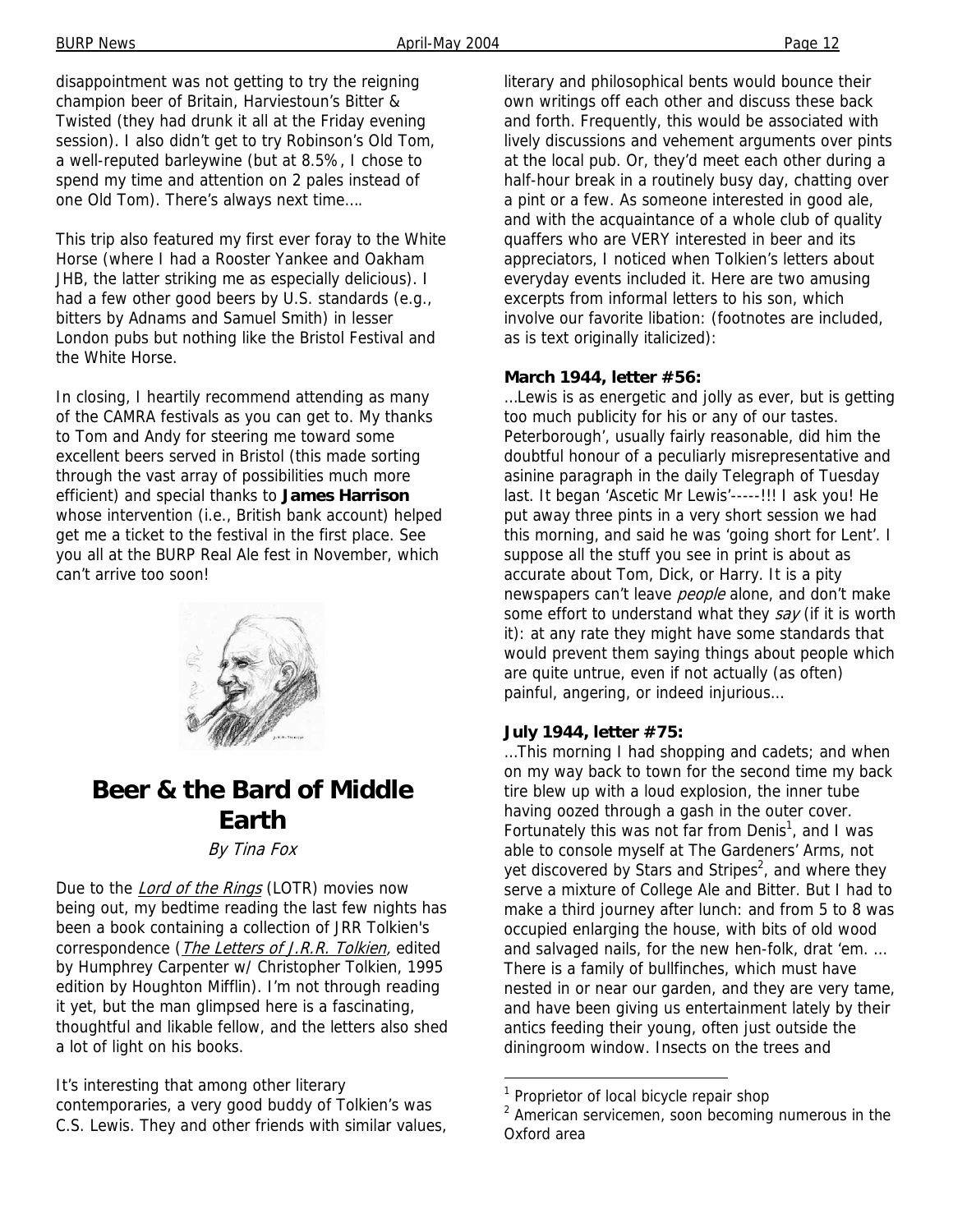BURP News **April-May 2004 Page 13** 

sowthistle seeds seem their chief delight. I had no idea they behaved so much like goldfinches. Old fat father, pink waistcoat and all, hangs absolutely upside down on a thistle-spray, tinking all the while…

A propos of bullfinches, did you know they had a connexion with the noble art of brewing ale? I was looking at the Kalevala the other day - one of the books which I don't think you have yet read? Or have you? – and I came across Runo XX, which I used to like: it deals largely with the origin of beer. When the fermentation was first managed, the beer was only in birch tubs and it foamed all over the place, and of course the heroes came and lapped it up, and got mightily drunk. Drunk was Ahti, drunk was Kauko, drunken was the ruddy rascal, with the ale of Osmo's daughter - Kirby's<sup>3</sup> translation is funnier than the original. It was the bullfinch who then suggested to Osmo's daughter the notion of putting the stuff in oak casks with hoops of copper and storing it in a cellar. Thus was ale first created… best of drinks for prudent people; Women soon it brings to laughter, Men it warms into good humour, but it brings the fools to raving. Sound sentiments. Poor old Finns, and their queer language, they look like being scuppered. I wish I could have visited the Land of Ten Thousand Lakes before this war. Finnish nearly ruined my Hon. Mods<sup>4</sup>, and was the original germ of the **Silmarillion** 

### **Passing of Reuben Rudd**

By Bill Ridgely

I was saddened to learn of the passing of **Reuben**  Rudd, former owner of **Brew Masters, Ltd**, the longserving homebrew shop in Rockville, MD. Reuben and his wife **Judy** closed the shop several years ago and retired to California. Reuben suffered a stroke while still operating the shop and recovered after many months of therapy. He apparently passed away during the summer of 2003 from unknown causes (but likely related to the aftereffects of the stroke).

The Rudds began selling homebrew supplies out of their custom carpentry shop in the late 1980's. Eventually, carpentry took a back door to the brew supply business, and Brew Masters underwent a significant expansion in the mid-1990s. Additional stores were opened in Arlington, VA and Baltimore, MD, but these ventures subsequently failed. The Rockville location remained popular with local homebrewers until its closing. Several BURP meetings

-

were held at the store over the years, and Reuben and Judy were very generous in providing discounts to BURP members and prizes for Spirit of Free Beer and other competitions.

Condolences can be sent to Judy at her west coast email address, judithrudd@cs.com.

### **Membeership Notice from Jim & Linda Rorick**

Just a reminder: Please let us know when your personal information changes (phone numbers, addresses, email addresses, etc.). We need this information to keep you informed of BURP happenings. Send updates to: Linda@turtlecreekfarm.us.

#### **Editor's Corner**

By Bill Ridgely, Minister of Truth

Many thanks to **Jim Hanson** for stepping up to the plate and writing the March meeting report and also to the several folks who contributed special articles in honor of April 1.

Please note that this is a double issue due to the April and May meetings being in relatively close proximity (plus the fact that I'll be on a vacation Apr 25-30).

See you all on Apr 17 and May 8.

Cheers, Bill

| <b>Office</b>            | <b>Officer</b>      | Phone/E-mail             |  |  |  |
|--------------------------|---------------------|--------------------------|--|--|--|
| <b>Fearless Leader</b>   | <b>Rick Garvin</b>  | (703) 629-4671           |  |  |  |
|                          |                     | rgarvin@garvin.us        |  |  |  |
| <b>Minister of</b>       | Wendy Aaronson      | (301) 762-6523           |  |  |  |
| Enlightenment            |                     | aaronson@burp.org        |  |  |  |
| <b>Co-Ministers of</b>   | Dave Pyle           | (703) 503-7171           |  |  |  |
| Culture                  | Mel Thompson        | pyle@burp.org            |  |  |  |
|                          |                     | (301) 330-3578           |  |  |  |
|                          |                     | thompson.mel@att.net     |  |  |  |
| <b>Minister of Truth</b> | <b>Bill Ridgely</b> | $(301) 762 - 6523$       |  |  |  |
|                          |                     | ridgely@burp.org         |  |  |  |
| Ministers of             | Jim & Linda         | (240) 271-3451           |  |  |  |
| Propaganda               | Rorick              | linda@turtlecreekfarm.us |  |  |  |
| <b>Minister of</b>       | Kathy Koch          | (703) 256-4285           |  |  |  |
| <b>Prosperity</b>        |                     | kdkoch@erols.com         |  |  |  |
| Ministers of the         | Paul & Jamie        | (301) 933-3081           |  |  |  |
| Web                      | Langlie             | langlie@burp.org         |  |  |  |
| Libeerians               | Pat, Janet, &       | (703) 425-8931           |  |  |  |
|                          | Cerveza Crowe       | crowepj@navsea.navy.mil  |  |  |  |
|                          |                     | crowejs@navsea.navy.mil  |  |  |  |

**BURP OFFICERS** 

<sup>&</sup>lt;sup>3</sup> W.H. Kirby, published by Everyman in 1907

<sup>4</sup> Classical Honor Moderations